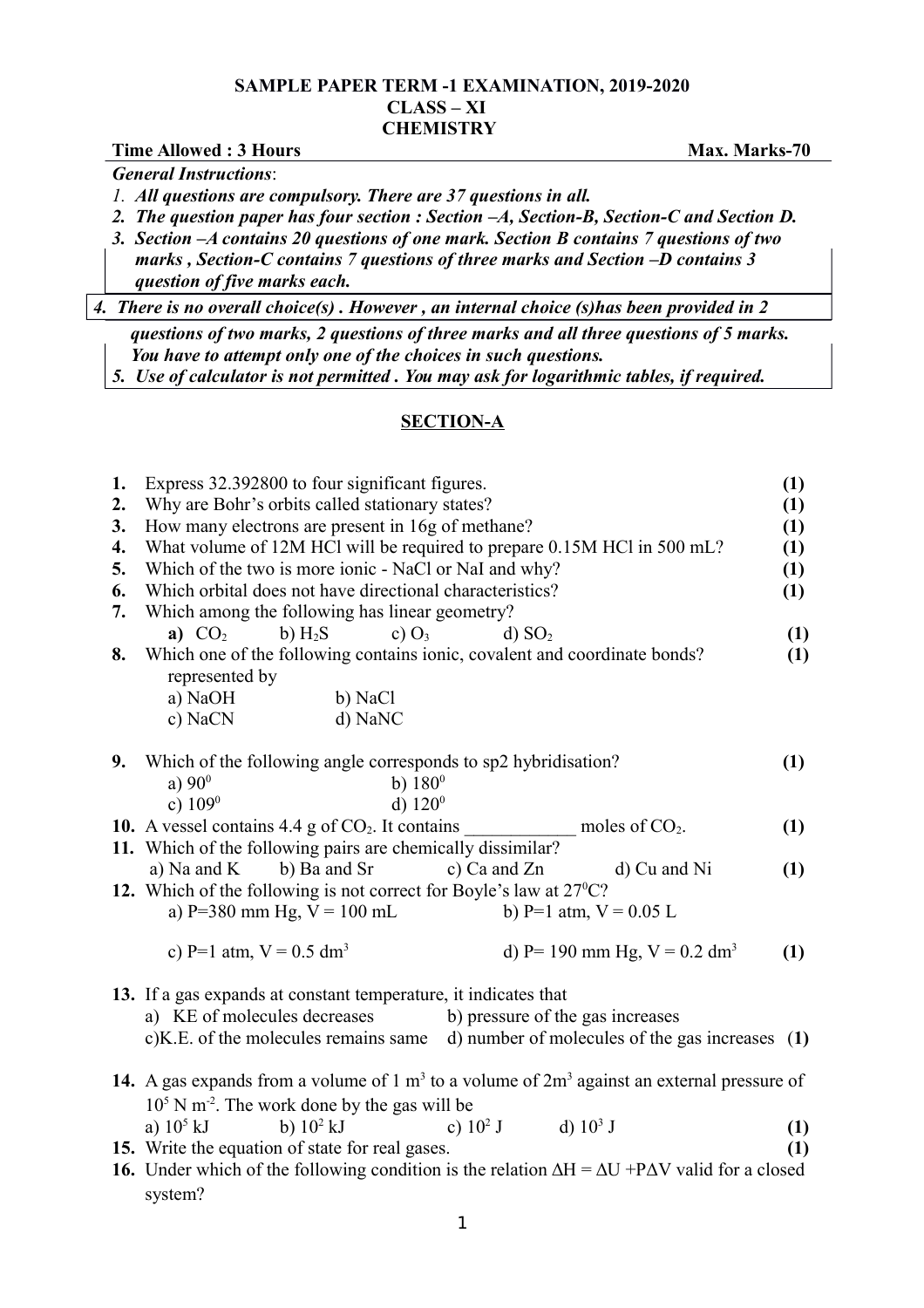| a) Constant temperature b) constant temperature and pressure                  |     |  |  |  |  |  |
|-------------------------------------------------------------------------------|-----|--|--|--|--|--|
| d) constant temperature, pressure and composition (1)<br>c) constant pressure |     |  |  |  |  |  |
| 17. State whether the following properties are extensive or intensive:        |     |  |  |  |  |  |
| b) Molar heat capacity<br>a) Pressure                                         |     |  |  |  |  |  |
| <b>18.</b> Which is not true about the noble gases?                           |     |  |  |  |  |  |
| a. They are non metallic in nature                                            |     |  |  |  |  |  |
| b. They exist in atomic form                                                  |     |  |  |  |  |  |
| c. They are radioactive in nature                                             |     |  |  |  |  |  |
| d. Xenon is the most reactive among these                                     |     |  |  |  |  |  |
| 19. Which one of the following is incorrect statement?                        |     |  |  |  |  |  |
| a) Ionisation enthalpy of nitrogen is greater than that of chlorine.          |     |  |  |  |  |  |
| b) Electron gain enthalpy of fluorine is greater than that of chlorine.       |     |  |  |  |  |  |
| Ionisation enthalpy of Be is greater than that of boron<br>c)                 |     |  |  |  |  |  |
| <b>d</b> ) Electronegativity of fluorine is greater than that of chlorine.    | (1) |  |  |  |  |  |
| <b>20.</b> Assign the oxidation number to the underlined elements :-          |     |  |  |  |  |  |
| a) $PO_4^3$<br>b) $S_2O_3^2$                                                  |     |  |  |  |  |  |

## **SECTION-B**

- **21.** Give reason: "Although geometries of ammonia and water molecules are distorted tetrahedral, bond angle in water is less than that of ammonia". Also draw both the structures. **(2)**
- **22.** A sample of drinking water was found to be severely contaminated with chloroform CHCl3 which is carcinogenic in nature. The level of contamination was 15 ppm (by mass).
	- i) Express this in per cent by mass.
	- ii) Determine the molarity of chloroform in the water sample.

$$
OR
$$

- a) Define mole. What is the SI unit of mole?
- b) Write any two drawbacks of Dalton's atomic theory. **(2)**
- **23.** a) First member of each group of representative element shows anomalous behaviour. Illustrate with an example.

b)Arrange the elements N, P, O and S in the order of increasing first ionisation enthalpy. Justify your answer. **(2)**

**24.** Density of a gas is found to be 5.46  $g/dm<sup>3</sup>$  at 27<sup>o</sup>C and at 2 bar pressure. What will be its density at STP?

*OR*

Give reasons:

i. Evaporation causes cooling.

| ii. Vapour pressure of acetone is less than that of ether at same temperature. |                            |                   |     |  |  |
|--------------------------------------------------------------------------------|----------------------------|-------------------|-----|--|--|
| 25. Calculate the formal charge on                                             |                            |                   |     |  |  |
|                                                                                | i) $S$ in HSO <sub>4</sub> | ii) Cl in $HC1O4$ | (2) |  |  |

**26.** a) Define molar heat capacity. b)Defferentiate between reversible and irreversible processes in thermodynamics. **(2)**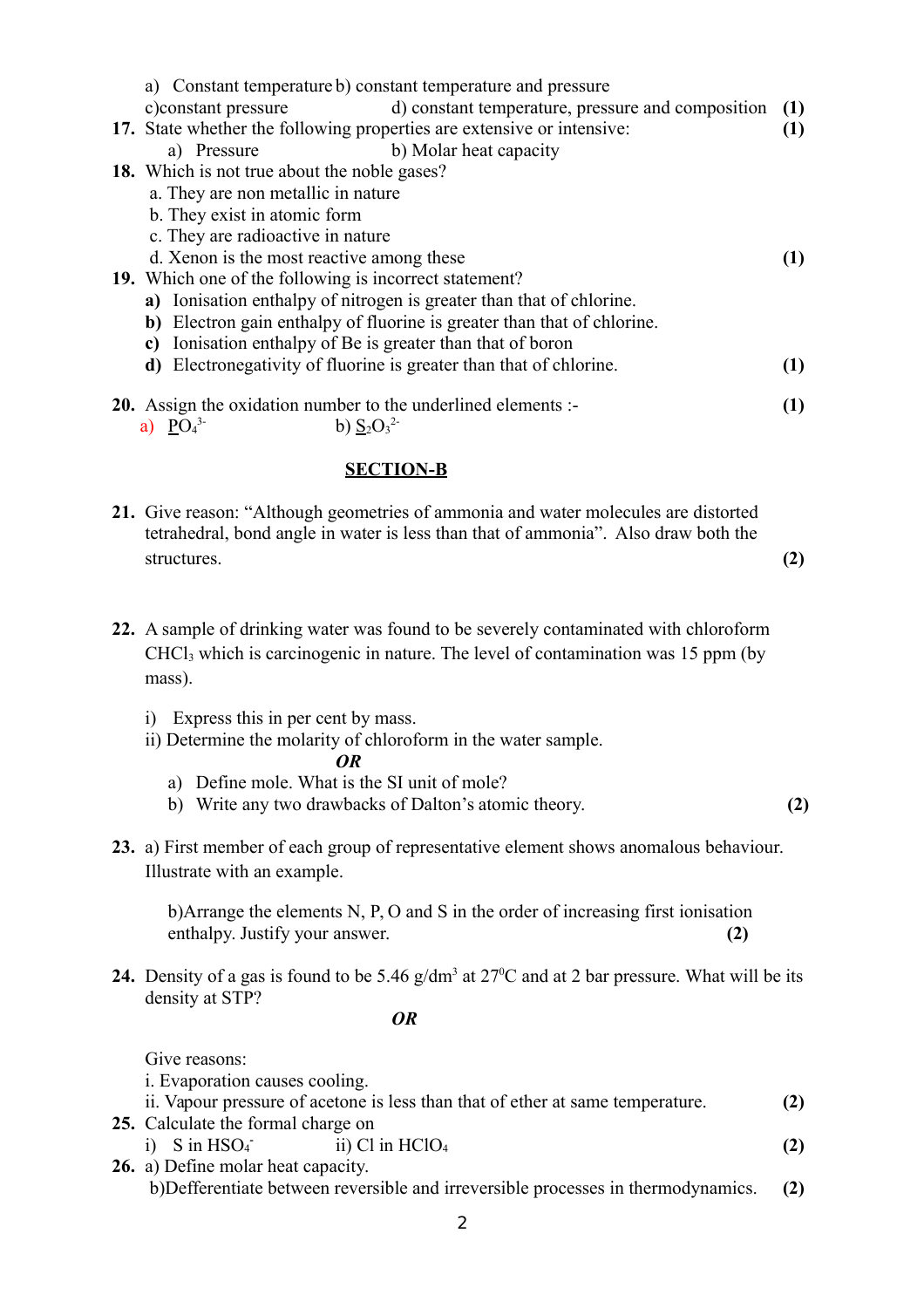- **27.** a) Calculate the number of radial and angular nodes in 4d orbital.
	- b)Draw the shapes of following orbitals
		- i) an orbital with  $l=0$
		- ii) an orbital with  $l=1$  (2)

# **SECTION-C**

- **28.** Chlorine is prepared in the laboratory by treating manganese dioxide (MnO2) with aqueous HCl according to the reaction, 4HCl (aq) + MnO<sub>2</sub> (s)  $\Box$  2H<sub>2</sub>O (l) + MnCl<sub>2</sub> (aq) + Cl<sub>2</sub>(g) How many gram of HCl reacts with  $5.0 \text{ g}$  of MnO<sub>2</sub>? **(3)**
- **29.** i). With the help of molecular orbital diagrams explain which of the two is more stable  $H_2$ <sup>+</sup>or  $H_2$ <sup>-</sup> and why? ii). All bonds in  $\text{PC}l_5$  are not equal. Explain.

## *OR*

What are bonding and anti bonding molecular orbitals? Draw the molecular orbital diagram of He<sub>2</sub> molecule and explain if this molecule exists or not. **(3)** 

- **30.** a) Write the significance of Vander Waals constants ? b) Calculate the total pressure in a mixture of 8g of dioxygen and 4 g of dihydrogen confined vessel of  $1m<sup>3</sup>$ **(3) 31.** a) A compound on analysis was found to contain  $C = 34.6\%$ ,  $H = 3.85\%$  and  $O = 61.55$ . Calculate its empirical formula. b)What is the difference between empirical and molecular formula? **(3)**
- **32.** a) Write the electronic configuration of  $V^{4+}$  (At. No =22) and Zn<sup>2+</sup> (At. No. =30).
	- b) What designation is given to an orbital having : i)  $n=3, l=1$  ii)  $n=4, l=2$  **(1+2=3)**
- **33.** a) Balance the following equation in acidic medium  $Cr_2O_7^{2-}$ (aq) + SO<sub>2(g)</sub>  $\longrightarrow$   $Cr^{3+}$ (aq) + SO<sub>4</sub>  $Cr^{3+}(aq) + SO_4^{2-}(aq)$  b)Justify that the reaction following reaction is a redox reaction.  $2Cu_2O(s) + Cu_2S(s) \prod_1 6Cu(s) + SO_2(g)$  (2+1=3)
- **34.** Explain the following on the basis of Valence bond theory. Draw the structures also.
	- a) BF<sub>3</sub> is planar but  $NH<sub>3</sub>$  is not.
	- b)  $CCL<sub>4</sub>$  and  $SiCl<sub>4</sub>$  are tetrahedral

#### *OR*

- a) Show the resonance structures of ozone molecule.
- b) Discuss the shapes of following molecules on the basis of VSEPR theory.

i)  $AsF5$  ii)  $BC1_3$  (1+2=3)

#### **SECTION-D**

35. a) Explain the shape of  $SF_6$  molecule on the basis of hybridization.